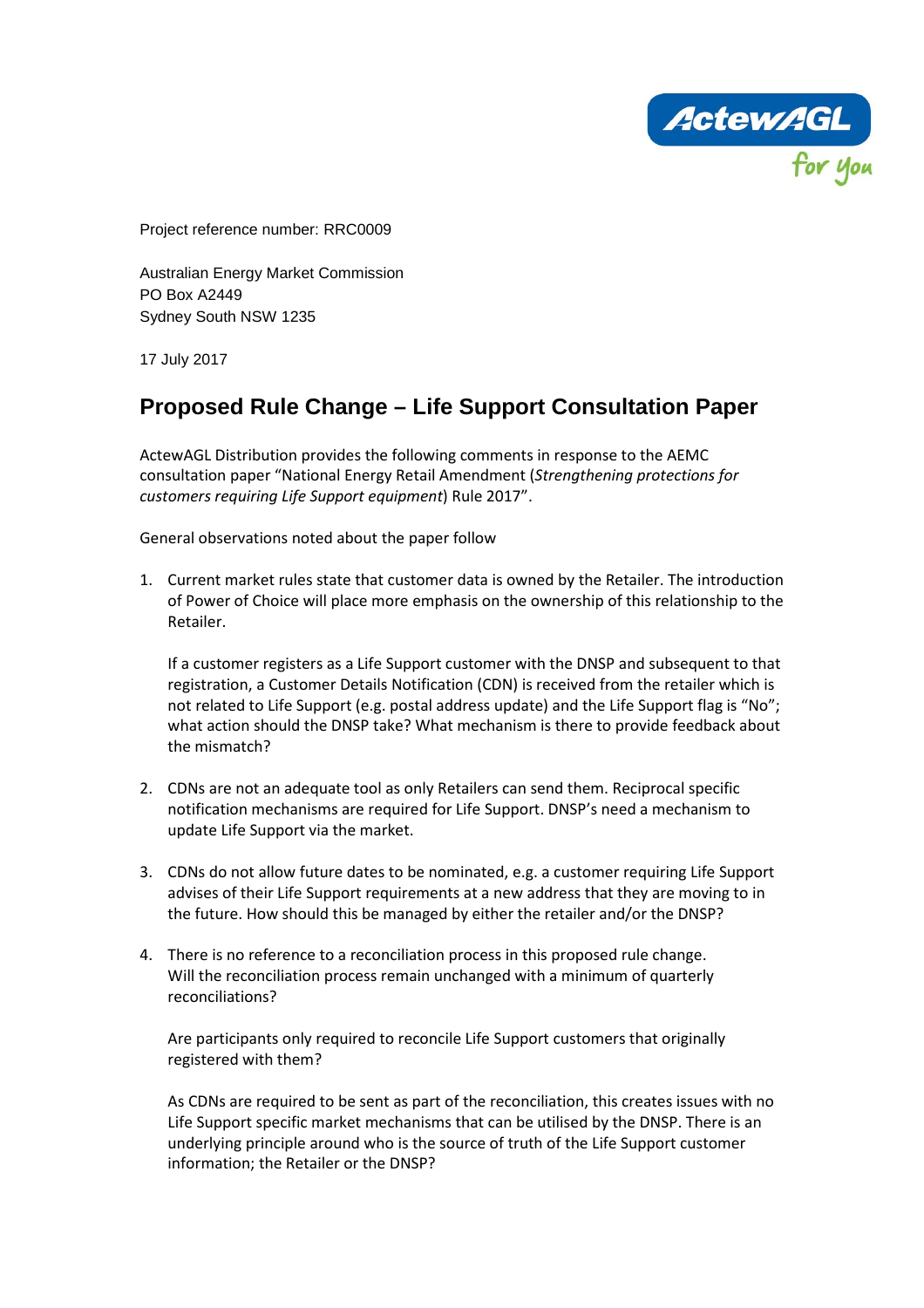# **Response to specific AER questions for consultation**

### **Q1 (a):** *Has the AER accurately characterised the problems with the Life Support rules?*

The AER state that the "life support registers have grown and have become increasingly inaccurate". The Life Support register administered by ActewAGL Distribution has seen year on year increase in numbers. ActewAGL Distribution observes that customer awareness of consumer rights and responsibilities has grown and the increase in registrations is likely related to that awareness. The AER should publish their referenced national registration statistics for industry to view and provide more detail about the identified inaccuracies of Life Support registers.

# **Q2 (a)**: *Please provide any information you have on the size of the Life Support registers and how these have changed over time.*

ActewAGL Distribution systems generate a report of current Life Support register volume not over time. The current numbers as at  $18<sup>th</sup>$  June 2017 are 3,613 customers registered for Life Support (2% of the customer base).

**Q2 (b***): Are the registration obligations proposed by the AER efficient and do they provide greater certainty and transparency for consumers and businesses? Are there more preferable arrangements?*

ActewAGL Distribution provides the following comments to support further improvement of the registration obligations.

- No source of truth has been defined in the process. More than one party owns data. Who owns the correct source of data?
- There is no adequate market mechanism available for DNSPs to advise Retailers of Life Support registration via the market.
- A preferable approach is to implement a two way Life Support only update instead of a multi-use Customer Detail Notification.
- The proposed implementation of a three letter approach and an additional requirement to contact the customer by an alternative means is cumbersome and will place an undue burden on participants.
- There is no indication that letters can be electronic (use of email). ActewAGL Distribution is transitioning systems taking into account the rapid changes in society's adoption of social media and electronic communications and therefore prefers to utilise email.

# **Q2 (c):** *Are the notification arrangements between retailers and distributors sufficient to achieve the requirement of keeping registers up to date?*

As stated in the response to question 2b, there is no market mechanism available for a DNSP to update Life Support details.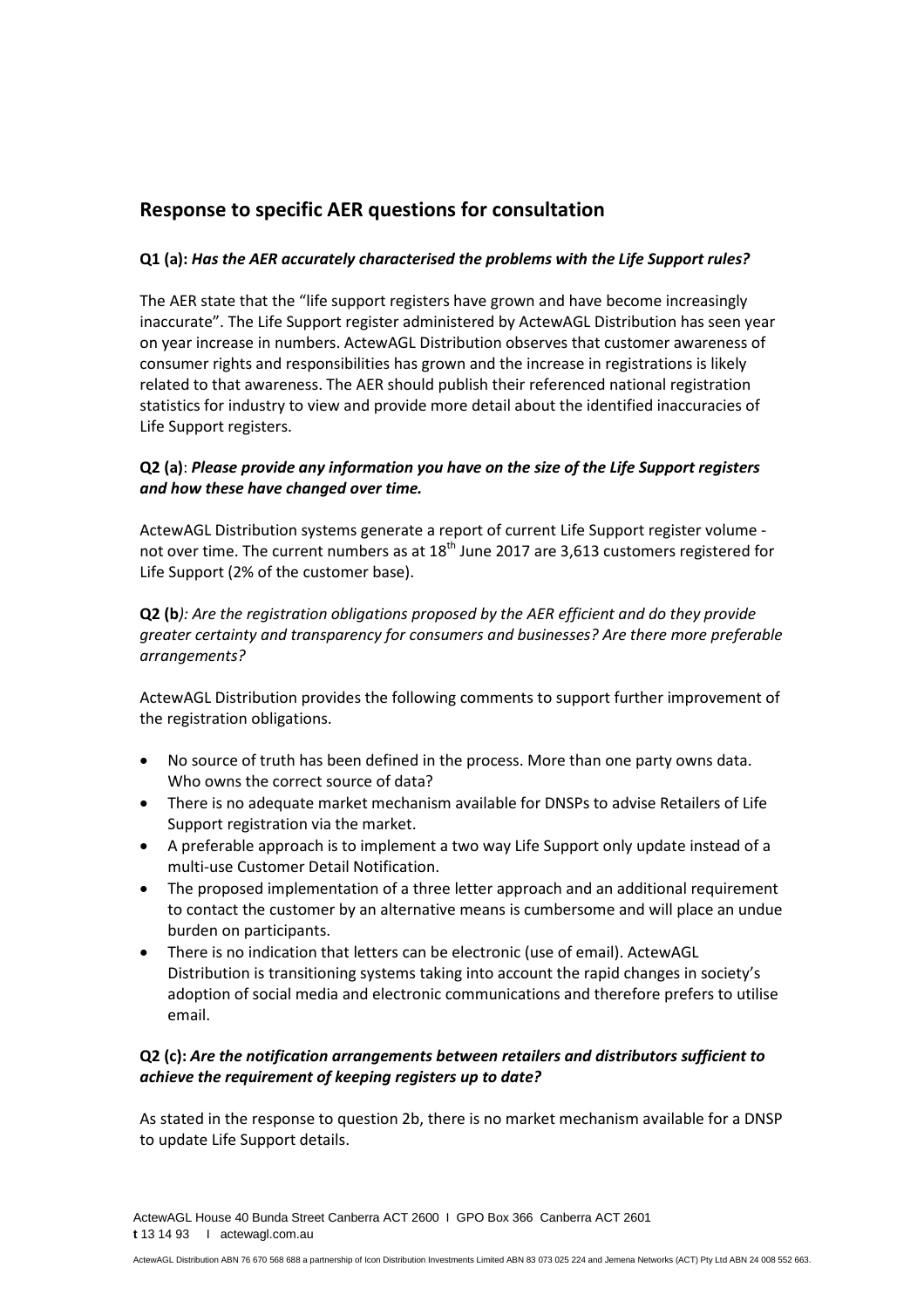# *Q2 (d): As a retailer or distributor, what additional costs would you incur to comply with the changes to the registration process?*

ActewAGL Distribution expects system changes including internal and external resources; legal input; and ongoing resource costs to manage the proposed changes.

Estimated costs might be: System changes = \$330K, Incremental ongoing FTE to manage process: 1FTE = \$120K; Ongoing training costs = \$100K. Total amount: \$330K as a one off cost with annually recurring cost of \$220K.

These figures are very general and cannot at this stage be relied upon to develop accurate costings.

#### *Q2 (e): Does the information pack proposed in the rule change request provide the appropriate information?*

Yes.

### *Q3 (a): Is the medical confirmation process proposed in the rule change request appropriate for consumers, retailers and distributors?*

The medical confirmation process does not provide clarity for consumers because the option is provided to either notify their Retailer or their DNSP. As energy markets have evolved, consumers are more exposed through media to energy retailers and not distributors. It would be more pragmatic to require consumers to register with their Retailer.

ActewAGL Distribution seeks guidance on the sharing of customer details with regard to Life Support.

- 1. Are copies of provided medical documentation to be shared between market participants; i.e. Does the DNSP need to share the medical confirmation documents with the customer's retailer?
- 2. If so, what is expected to happen with regard to those documents if customer changes their Retailer (churn)?
- 3. Would ActewAGL Distribution be required to provide copies of those documents to the new retailer?
- 4. What market mechanism will be implemented to share documents?
- 5. Is there a requirement to advise consumers of this sharing of documentation?

ActewAGL Distribution is concerned about any implications with regard to privacy law.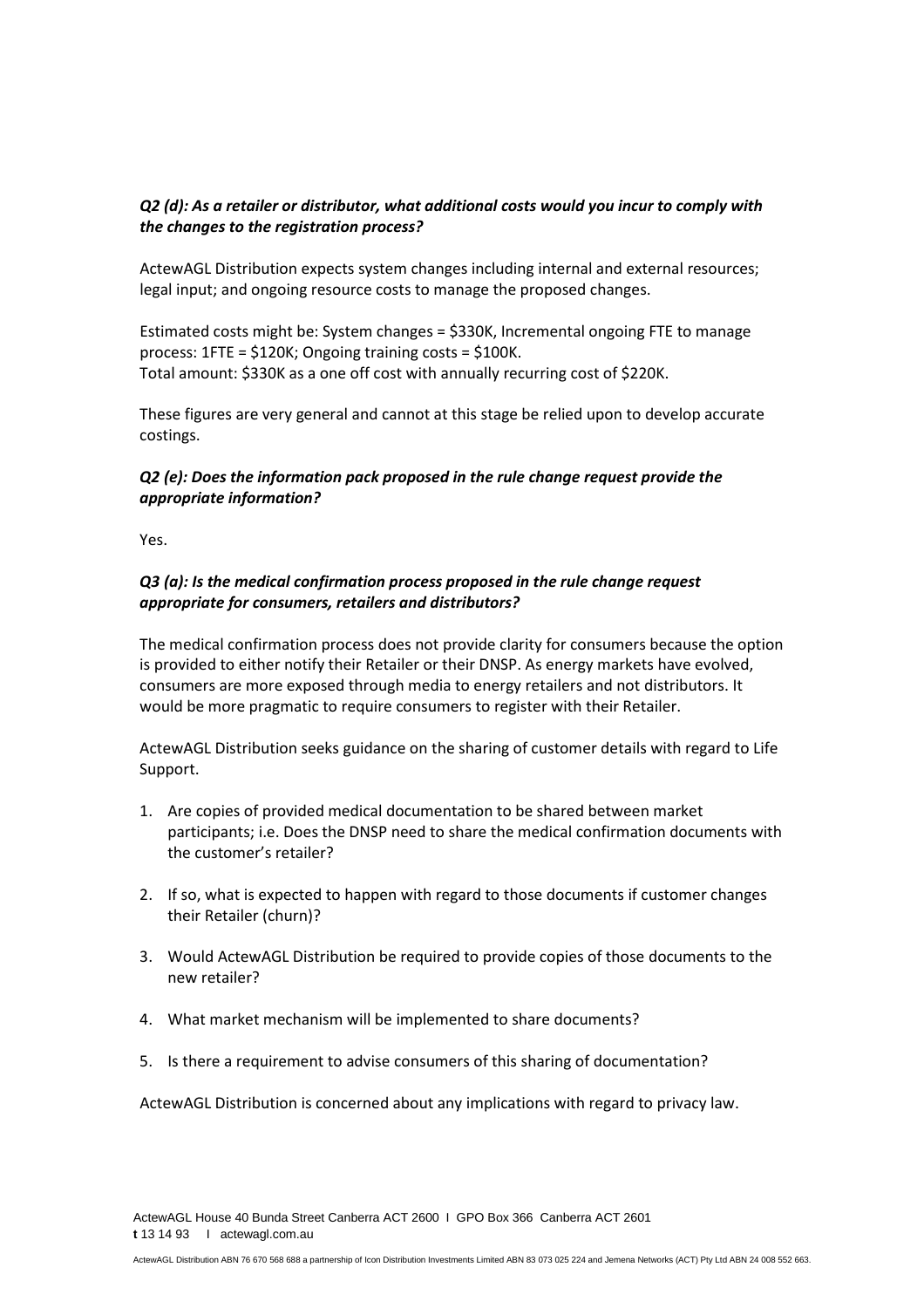### *Q3 (b): As a retailer or distributor, what additional costs would you incur to comply with the changes proposed to the registration process?*

There are significant costs associated with the proposed changes including system changes, new functionality and processes. Timeframes linked to 1<sup>st</sup> December 2017 make these changes extremely difficult to coordinate with other system changes considering current market activities required to implement the Power of Choice reforms.

If explicit informed consent is required when advising consumers about the sharing of their medical documentation between participants, there will be additional costs with implementing tracking of this as well as employee training (potentially required annually to maintain compliance).

If informed consent is required, how will the lack of customer identifiable information amongst DNSPs be managed?

If identifiable information (e.g. Date of Birth) is required to be stored by ActewAGL Distribution, significant system changes will be required to add this field and ongoing training for employees regarding appropriate identification of consumers and management of private information including third party authorities, etc.

#### *Q4 (a): Does a voluntary process for deregistration strike the right balance between the needs of customers and businesses?*

ActewAGL Distribution manages its systems and required customer information to best meet efficiency requirements. DNSP's should be allowed to determine how deregistration is managed.

# *Q4 (b): Should only the retailer or distributor who was originally notified by the customer when they registered be in control of the deregistration process?*

This concept would create unnecessary system change requirements including a need to cross-reference who the customer registered with even if the customer contacts a different participant to de-register.

By way of some scenarios, difficulties are demonstrated in the following examples:

1. A Life Support customer may no longer be in a contractual relationship with the Retailer with whom they originally registered with; i.e. they have changed their Retailer. The original Retailer may not have the records relating to their Life Support registration anymore. How will the new Retailer manage the details of that customer in their register?